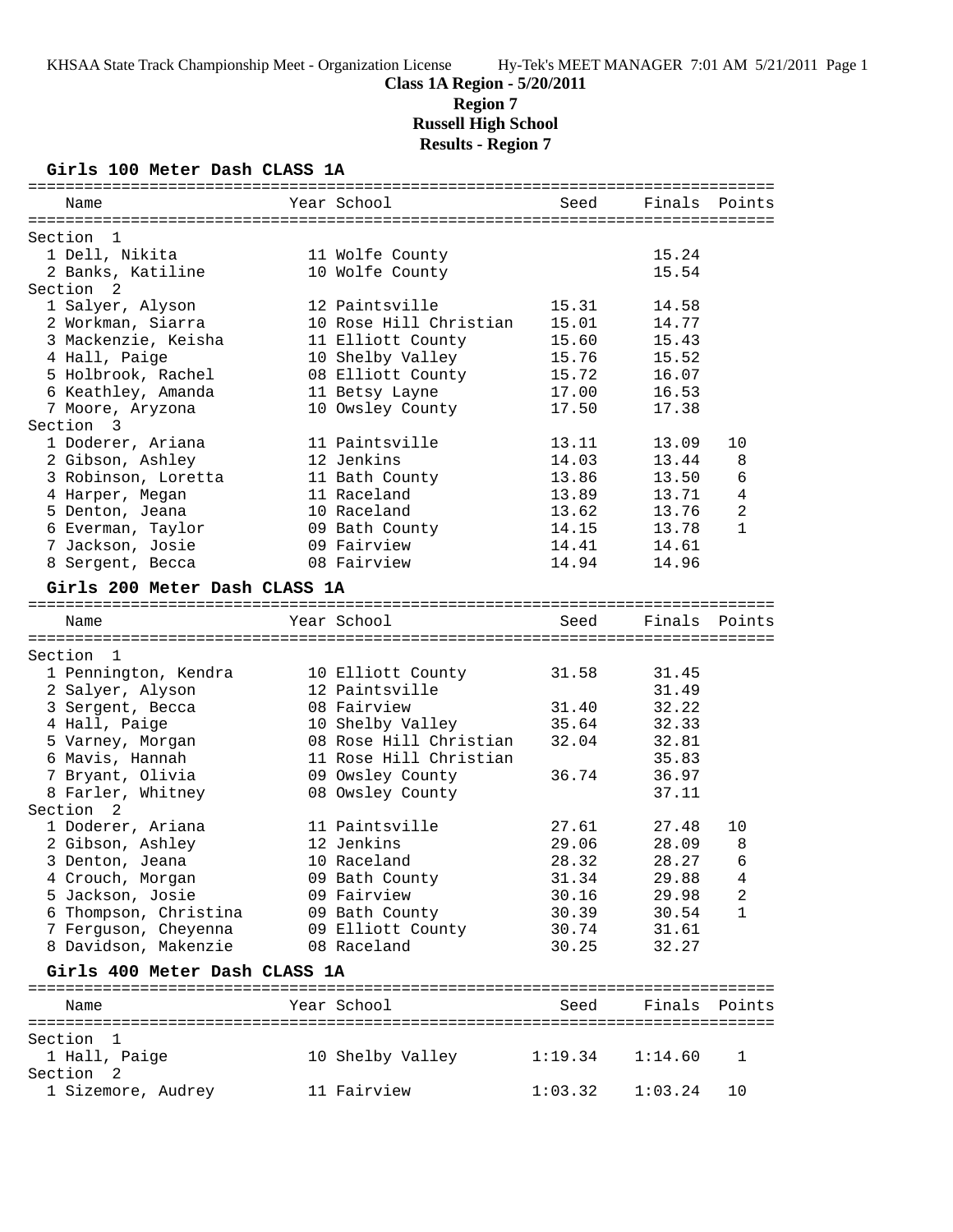**Class 1A Region - 5/20/2011**

**Region 7**

**Russell High School**

## **Results - Region 7**

| Girls 400 Meter Dash CLASS 1A    |                                |          |          |                |
|----------------------------------|--------------------------------|----------|----------|----------------|
| 2 Etter, Lori                    | 10 Rose Hill Christian         | 1:10.16  | 1:07.88  | 8              |
| 3 Trimble, Reece                 | 08 Paintsville                 | 1:08.22  | 1:08.74  | 6              |
| 4 Bowen, Brooklyn                | 10 Fairview                    | 1:08.24  | 1:10.82  | $\overline{4}$ |
| 5 Massie, Katlin                 | 12 Raceland                    | 1:11.63  | 1:11.82  | 2              |
| 6 Campbell, Laken                | 11 Owsley County               | 1:15.00  | 1:14.98  |                |
| 7 Fritz, Taylor                  | 08 Raceland                    | 1:13.90  | 1:16.38  |                |
| 8 Mayse, Hannah                  | 10 Elliott County              | 1:27.16  | 1:27.83  |                |
| Girls 800 Meter Run CLASS 1A     |                                |          |          |                |
| Name                             | Year School                    | Seed     | Finals   | Points         |
|                                  |                                |          |          |                |
| Section<br>1                     |                                |          |          |                |
| 1 Rymer, Maddy                   | 09 Fairview                    | 2:33.60  | 2:35.01  | 10             |
| 2 Skaggs, Noel                   | 11 Elliott County              | 2:49.43  | 2:52.67  | 8              |
| 3 Trimble, Reece                 | 08 Paintsville                 | 3:06.45  | 2:56.32  | 6              |
| 4 Speaks, Makenzi                | 09 Raceland                    | 3:06.01  | 3:12.44  | $\overline{4}$ |
| 5 Johnson, Elizabeth             | 09 Shelby Valley               | 3:24.86  | 3:18.82  | 2              |
| 6 Banas, Jozie                   | 10 Elliott County              |          | 3:30.30  | $\mathbf{1}$   |
| 7 Cordle, Taylor                 | 10 Rose Hill Christian 3:58.60 |          | 4:02.96  |                |
| Girls 1600 Meter Run CLASS 1A    |                                |          |          |                |
| Name                             | Year School                    | Seed     | Finals   | Points         |
|                                  |                                |          |          |                |
| 1 Layne, Haley                   | 08 Fairview                    | 5:43.00  | 5:52.94  | 10             |
| 2 Bowen, Brooklyn                | 10 Fairview                    | 5:54.00  | 5:59.11  | 8              |
| 3 Wright, Erica                  | 11 Jenkins                     | 6:23.59  | 6:31.85  | 6              |
| 4 Skaggs, Noel                   | 11 Elliott County              | 6:24.15  | 6:38.77  | $\overline{4}$ |
| 5 Campbell, Laken                | 11 Owsley County               | 6:38.90  | 6:44.29  | 2              |
| 6 Speaks, Makenzi                | 09 Raceland                    | 6:39.44  | 6:54.48  | $\mathbf{1}$   |
| 7 Miller, Nicole                 | 10 Rose Hill Christian 7:11.32 |          | 7:01.50  |                |
| 8 Banks, Berry                   | 07 Paintsville                 | 7:18.97  | 7:04.32  |                |
| 9 Holbert, Francis               | 12 Menifee County              | 6:27.00  | 7:32.40  |                |
| Girls 3200 Meter Run CLASS 1A    |                                |          |          |                |
| Name                             | Year School                    | Seed     | Finals   | Points         |
|                                  |                                |          |          |                |
| 1 Burke, Lyndsey                 | 07 Fairview                    | 12:37.43 | 12:47.16 | 10             |
| 2 Layne, Haley                   | 08 Fairview                    | 12:11.57 | 12:57.28 | 8              |
| 3 Wright, Erica                  | 11 Jenkins                     | 14:48.52 | 14:36.79 | 6              |
| 4 Bennett, Roxzann               | 10 Owsley County               | 14:56.20 | 14:40.79 | 4              |
| Girls 100 Meter Hurdles CLASS 1A |                                |          |          |                |
| Name                             | Year School                    | Seed     | Finals   | Points         |
| 1 Thompson, Christina            | 09 Bath County                 | 20.70    | 20.91    |                |
| 2 Baker, Kari                    | 09 Owsley County               | 21.40    | 21.80    |                |
| Section <sub>2</sub>             |                                |          |          |                |
| 1 Gibson, Ashley                 | 12 Jenkins                     | 17.66    | 16.82    | 10             |
| 2 Kee, Olivia                    | 08 Rose Hill Christian         | 17.10    | 17.04    | 8              |
| 3 Bradley, Kasie                 | 11 Fairview                    | 17.74    | 17.31    | 6              |
|                                  |                                |          |          |                |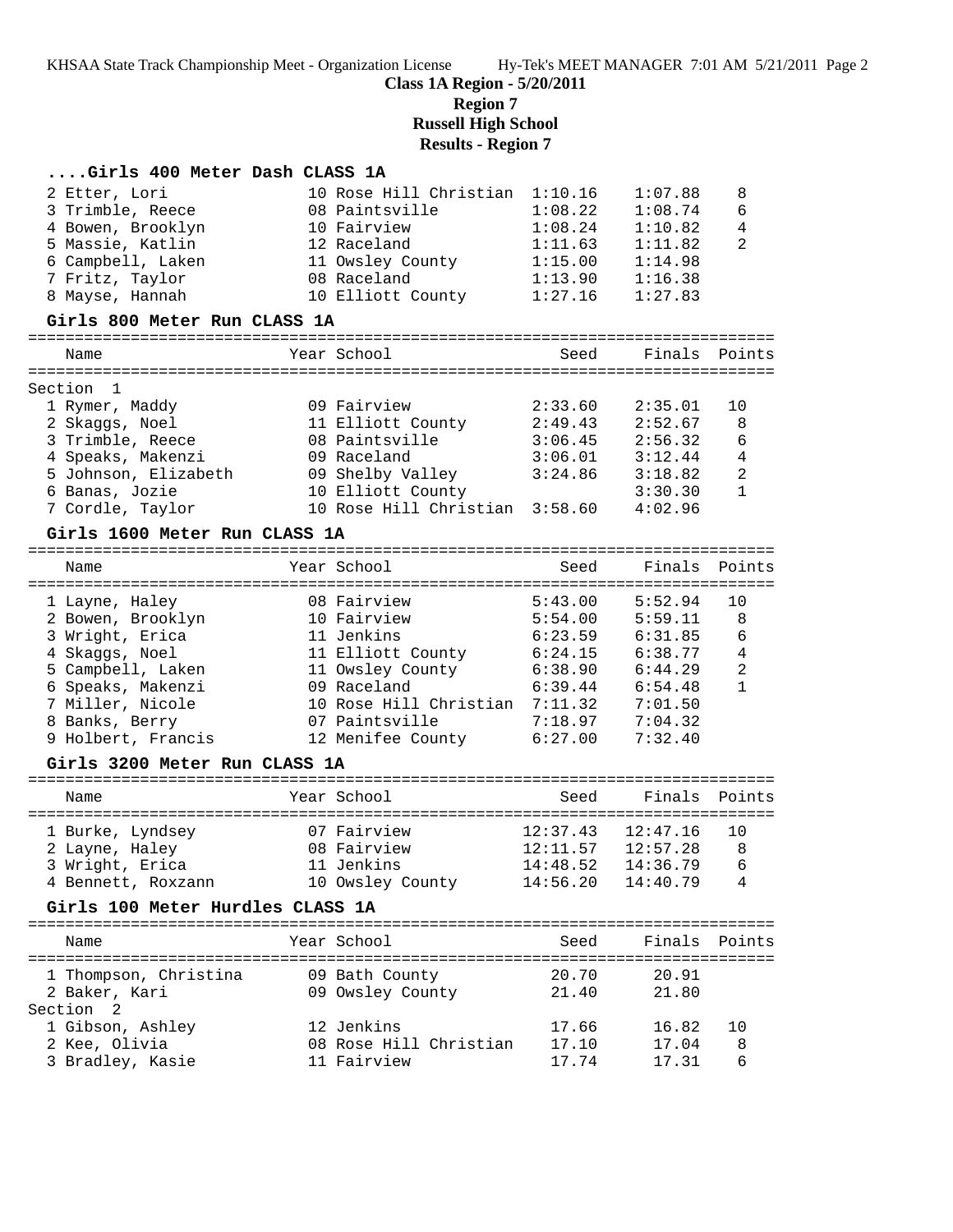**Class 1A Region - 5/20/2011**

**Region 7**

**Russell High School**

# **Results - Region 7**

| Girls 100 Meter Hurdles CLASS 1A                                                                                           |                                                                                                  |                                           |                                           |                        |
|----------------------------------------------------------------------------------------------------------------------------|--------------------------------------------------------------------------------------------------|-------------------------------------------|-------------------------------------------|------------------------|
| 4 Day, Kayla<br>5 Davidson, Makenzie<br>6 Martin, Alana<br>7 Crouch, Morgan<br>8 Schade, Brittany                          | 10 Fairview<br>08 Raceland<br>10 Rose Hill Christian<br>09 Bath County<br>10 Owsley County       | 17.78<br>18.52<br>18.28<br>20.46<br>19.90 | 17.48<br>18.20<br>18.71<br>20.09<br>20.10 | 4<br>2<br>$\mathbf{1}$ |
| Girls 300 Meter Hurdles CLASS 1A                                                                                           |                                                                                                  |                                           |                                           |                        |
| Name                                                                                                                       | Year School                                                                                      | Seed                                      | Finals                                    | Points                 |
|                                                                                                                            |                                                                                                  |                                           |                                           |                        |
| Section<br>-1                                                                                                              |                                                                                                  |                                           |                                           |                        |
| 1 Baker, Kari<br>2 Johnson, Elizabeth                                                                                      | 09 Owsley County<br>09 Shelby Valley                                                             | 1:08.18<br>1:07.32                        | 1:02.27<br>1:05.84                        |                        |
| Section 2                                                                                                                  |                                                                                                  |                                           |                                           |                        |
| 1 Gibson, Ashley                                                                                                           | 12 Jenkins                                                                                       | 51.57                                     | 50.18                                     | 10                     |
| 2 Bradley, Kasie                                                                                                           | 11 Fairview                                                                                      | 52.94                                     | 52.05                                     | 8                      |
| 3 Kee, Olivia                                                                                                              | 08 Rose Hill Christian                                                                           | 52.95                                     | 54.83                                     | 6                      |
| 4 Crouch, Morgan                                                                                                           | 09 Bath County                                                                                   | 55.50                                     | 56.84                                     | $\overline{4}$         |
| 5 Schade, Brittany                                                                                                         | 10 Owsley County                                                                                 | 59.96                                     | 57.58                                     | $\overline{c}$         |
| 6 Toth, Amanda                                                                                                             | 09 Menifee County<br>10 Menifee County 1:03.00                                                   | 59.60                                     | 58.42                                     | $\mathbf{1}$           |
| 7 Lair, Riley<br>8 Smith, Barbara                                                                                          | 11 Elliott County                                                                                | 1:05.34                                   | 58.73<br>1:04.42                          |                        |
|                                                                                                                            |                                                                                                  |                                           |                                           |                        |
| Girls 4x100 Meter Relay CLASS 1A                                                                                           |                                                                                                  |                                           |                                           |                        |
| School                                                                                                                     |                                                                                                  | Seed                                      | Finals Points                             |                        |
|                                                                                                                            |                                                                                                  |                                           |                                           |                        |
| Section 1<br>1 Elliott County<br>1) Craig, Tiffany 10<br>3) Morgan, Marissa 10<br>5) Kara, Grace 10<br>7) Mayse, Hannah 10 | 2) Mackenzie, Keisha 11<br>4) Holbrook, Rachel 08<br>6) Abrams, Megan 11<br>8) Smith, Barbara 11 | 1:10.09                                   | 1:07.43                                   |                        |
| Section 2                                                                                                                  |                                                                                                  |                                           |                                           |                        |
| 1 Raceland<br>1) Harper, Megan 11<br>3) Davidson, Miranda 12<br>5) Speaks, Makenzi 09<br>7) Fritz, Taylor 08               | 2) Davidson, Makenzie 08<br>4) Denton, Jeana 10<br>6) McEwen, Brittany 11<br>8) Evans, Mason 09  | 55.42                                     | 54.76                                     | 10                     |
| 2 Bath County<br>1) Staviski, Hannah 10<br>3) Everman, Taylor 09<br>5) Thompson, Christina 09                              | 2) Robinson, Loretta 11<br>4) Miller, Hali 10<br>6) Crouch, Morgan 09                            | 56.28                                     | 55.20                                     | 8                      |
| 3 Pikeville<br>1) MACK, Jade 09<br>3) Smith, Kathleen 12<br>5) Kendrick, Amber 12                                          | 2) Pettigrew, Tia 09<br>4) Wilson, Jasmine 09<br>6)                                              | 56.67                                     | 55.86                                     | 6                      |
| 4 Fairview<br>1) Day, Kayla 10<br>3) Terrell, Julia 11<br>5) Rymer, Maddy 09<br>7) Sizemore, Audrey 11                     | 2) Bradley, Kasie 11<br>4) Jackson, Josie 09<br>6) Mills, Felicia 10<br>8) Richard, Katie 07     | 56.14                                     | 55.88                                     | 4                      |
| 5 Rose Hill Christian<br>1) Martin, Alana 10                                                                               | 2) Kee, Olivia 08                                                                                | 57.83                                     | 58.00                                     | 2                      |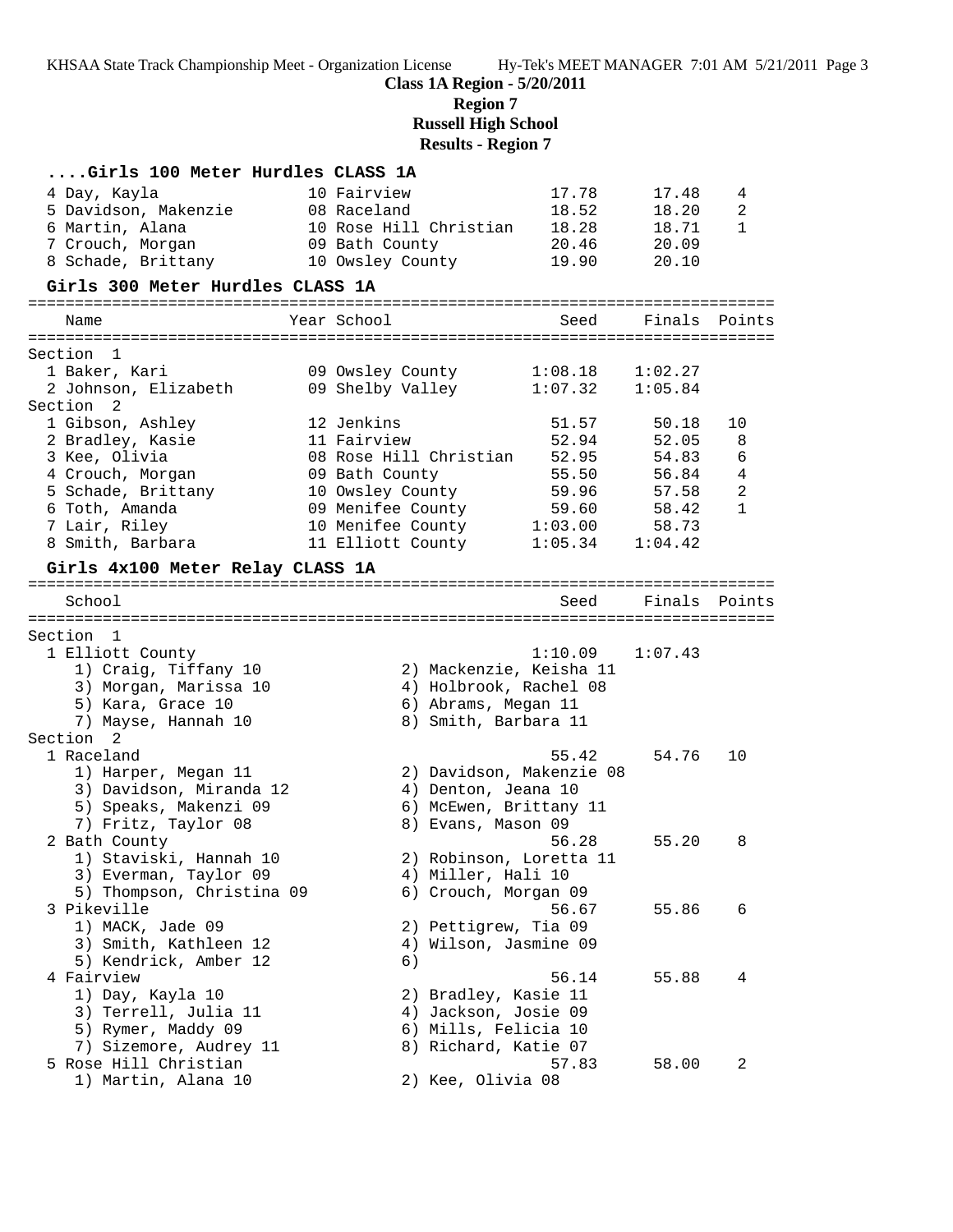#### **Class 1A Region - 5/20/2011 Region 7**

**Russell High School Results - Region 7**

#### **....Girls 4x100 Meter Relay CLASS 1A**

| 4) Workman, Siarra 10  |         |              |
|------------------------|---------|--------------|
| 6)                     |         |              |
| 57.95                  | 58.74   | $\mathbf{1}$ |
| 2) Grimm, Tori 07      |         |              |
| 4) Doderer, Ariana 11  |         |              |
| 6) Trimble, Reece 08   |         |              |
| 8) Banks, Berry 07     |         |              |
|                        | 59.04   |              |
| 2) Walker, Chelsea 11  |         |              |
| 4) Toth, Amanda 09     |         |              |
| 6) Lane, Haley 10      |         |              |
| 1:02.80                | 1:09.40 |              |
| 2) Moore, Aryzona 10   |         |              |
| 4) Bryant, Olivia 09   |         |              |
| 6) Barker, Brooklyn 07 |         |              |
| 8                      |         |              |
|                        |         | 1:00.42      |

#### **Girls 4x200 Meter Relay CLASS 1A**

================================================================================ School Seed Finals Points ================================================================================ Section 1<br>1 Fairview 1 Fairview 1:55.50 1:52.55 10 1) Sizemore, Audrey 11 2) Bradley, Kasie 11 3) Jackson, Josie 09 4) Mills, Felicia 10 5) Richard, Katie 07 6) Day, Kayla 10 7) McIntyre, Morgan 09  $\hskip 1.5 cm 8)$  Sergent, Becca 08 2 Bath County 1:56.63 1:53.16 8 1) Thompson, Christina 09 2) Robinson, Loretta 11 3) Miller, Hali 10 4) Everman, Taylor 09 5) Staviski, Hannah 10 6) Crouch, Morgan 09 7) Emmons, Alexandra 09 (8) 3 Raceland 1:59.53 1:59.47 6 1) Harper, Megan 11 2) Davidson, Makenzie 08 3) Davidson, Miranda 12 4) Denton, Jeana 10 5) Speaks, Makenzi 09 6) Fritz, Taylor 08 7) Massie, Katlin 12 and 8) Gee, Brooke 11 4 Elliott County 2:07.29 2:06.43 4 1) Banas, Jozie 10 2) Ferguson, Cheyenna 09 3) Carter, Emily 10 4) Pennington, Kendra 10 5) Smith, Barbara 11 (6) Skaggs, Noel 11 7) Holbrook, Rachel 08 8) Craig, Tiffany 10 5 Rose Hill Christian 2:10.09 2:06.61 2 1) Varney, Morgan 08 2) Carter, Jessi 11 3) Workman, Siarra 10  $\hspace{1cm}$  4) Etter, Lori 10 6 Menifee County 2:08.00 2:09.63 1 1) Kash, Camille 07 2) Walker, Chelsea 11 3) Warren, Martina 10  $\hskip1cm \hskip1cm 4$ ) Lane, Haley 10 5) Toth, Amanda 09 6) Lair, Riley 10 7 Owsley County 2:16.55 2:23.15 1) Bryant, Olivia 09 2) Farler, Whitney 08 3) Moore, Aryzona 10 4) Schade, Brittany 10 5) Baker, Kari 09 6) Barker, Brooklyn 07 7) Bennett, Roxzann 10 8)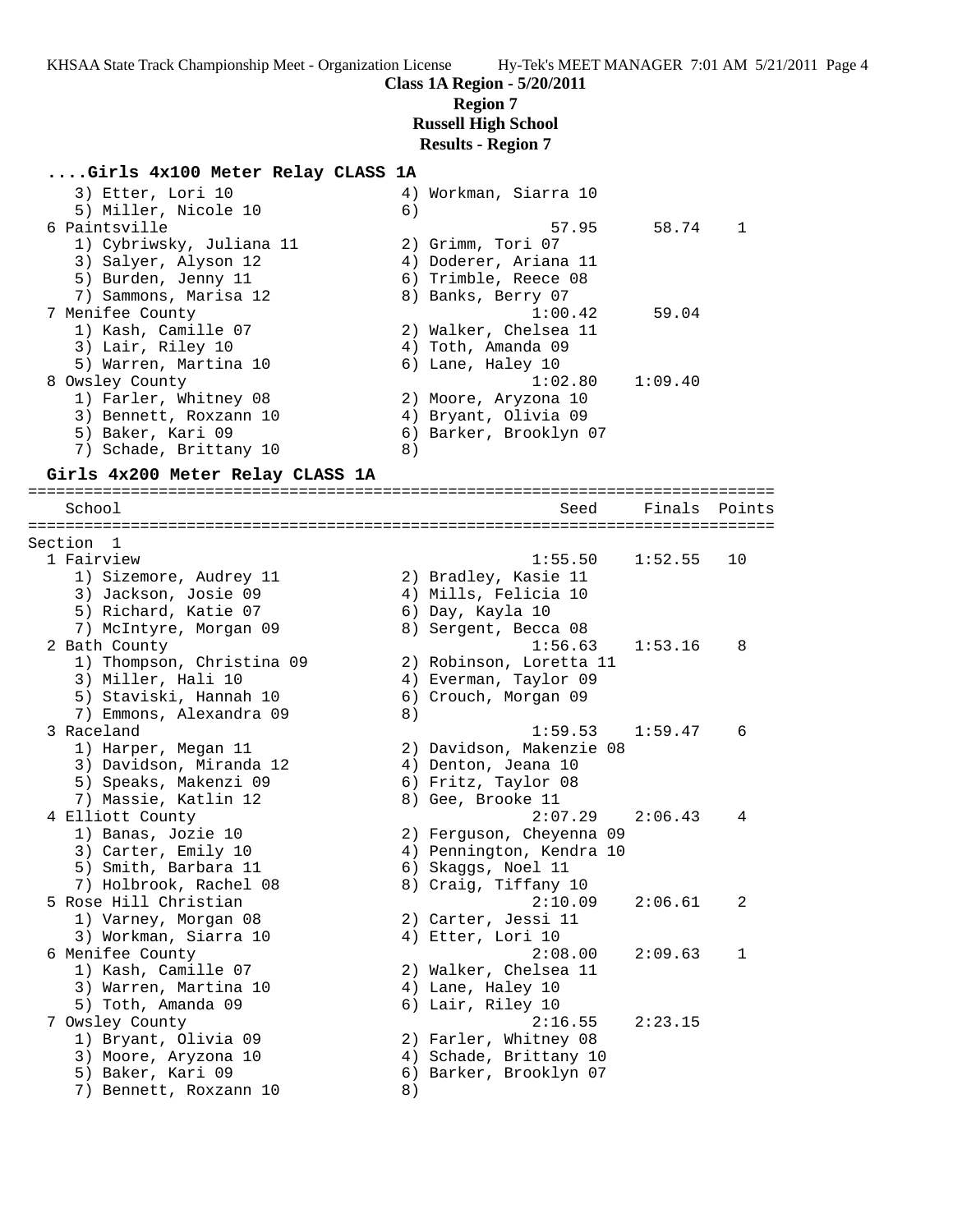**Class 1A Region - 5/20/2011**

**Region 7**

**Russell High School**

**Results - Region 7**

# **....Girls 4x200 Meter Relay CLASS 1A**

| 8 Paintsville         | 2:32.38<br>2:24.93       |
|-----------------------|--------------------------|
| 1) Burden, Jenny 11   | 2) Grimm, Tori 07        |
| 3) Salyer, Alyson 12  | 4) Cybriwsky, Juliana 11 |
| 5) Trimble, Reece 08  | 6) Banks, Berry 07       |
| 7) Doderer, Ariana 11 | 8) Sammons, Marisa 12    |

#### **Girls 4x400 Meter Relay CLASS 1A**

================================================================================ School School School Seed Finals Points ================================================================================ 1 Fairview 4:25.00 4:22.96 10 1) Sizemore, Audrey 11 2) McIntyre, Morgan 09 3) Rymer, Maddy 09 4) Mills, Felicia 10 5) Richard, Katie 07 6) Bowen, Brooklyn 10 7) Bradley, Kasie 11 8) Layne, Haley 08 2 Menifee County 4:58.00 4:44.73 8 1) Kash, Camille 07 2) Lair, Riley 10 3) Warren, Martina 10 4) Walker, Chelsea 11 5) Holbert, Francis 12 (6) Lane, Haley 10 7) Toth, Amanda 09 8) 3 Rose Hill Christian 5:10.12 4:49.76 6 1) Martin, Alana 10 2) Workman, Siarra 10 3) Miller, Nicole 10 (4) Etter, Lori 10 4 Raceland 4:54.68 4:53.16 4 1) Harper, Megan 11 2) Speaks, Makenzi 09 3) Fritz, Taylor 08 (4) Massie, Katlin 12 5) Denton, Jeana 10 6) Evans, Mason 09 7) Davidson, Makenzie 08 8) McEwen, Brittany 11 5 Elliott County 5:05.70 5:10.87 2 1) Smith, Barbara 11 2) Ferguson, Cheyenna 09 3) Pennington, Kendra 10  $\hskip1cm 4$ ) Skaggs, Noel 11 5) Banas, Jozie 10 6) Holbrook, Rachel 08 7) Banas, Jozie 10 (6) Holbrook, Rachel<br>7) Mackenzie, Keisha 11 (8) Mayse, Hannah 10 6 Owsley County 5:27.04 1 1) Baker, Kari 09 2) Barker, Brooklyn 07 3) Bryant, Olivia 09 4) Campbell, Laken 11 5) Farler, Whitney 08 6) Moore, Aryzona 10 7) Schade, Brittany 10 8) 7 Paintsville 6:31.01 5:52.05 1) Banks, Berry 07 2) Trimble, Reece 08 3) Grimm, Tori 07 4) Burden, Jenny 11 5) Cybriwsky, Juliana 11 6) Doderer, Ariana 11 7) Salyer, Alyson 12 8) Sammons, Marisa 12 **Girls 4x800 Meter Relay CLASS 1A** ================================================================================ School School School Seed Finals Points ================================================================================ 1 Fairview 10:24.00 10:27.11 10 1) McIntyre, Morgan 09 2) Rymer, Maddy 09

3) Sizemore, Audrey 11  $\hskip10mm 4$ ) Layne, Haley 08 5) Richard, Katie 07 (6) Bowen, Brooklyn 10 7) Burke, Lyndsey 07 8) Sergent, Becca 08 2 Menifee County 12:04.00 11:45.66 8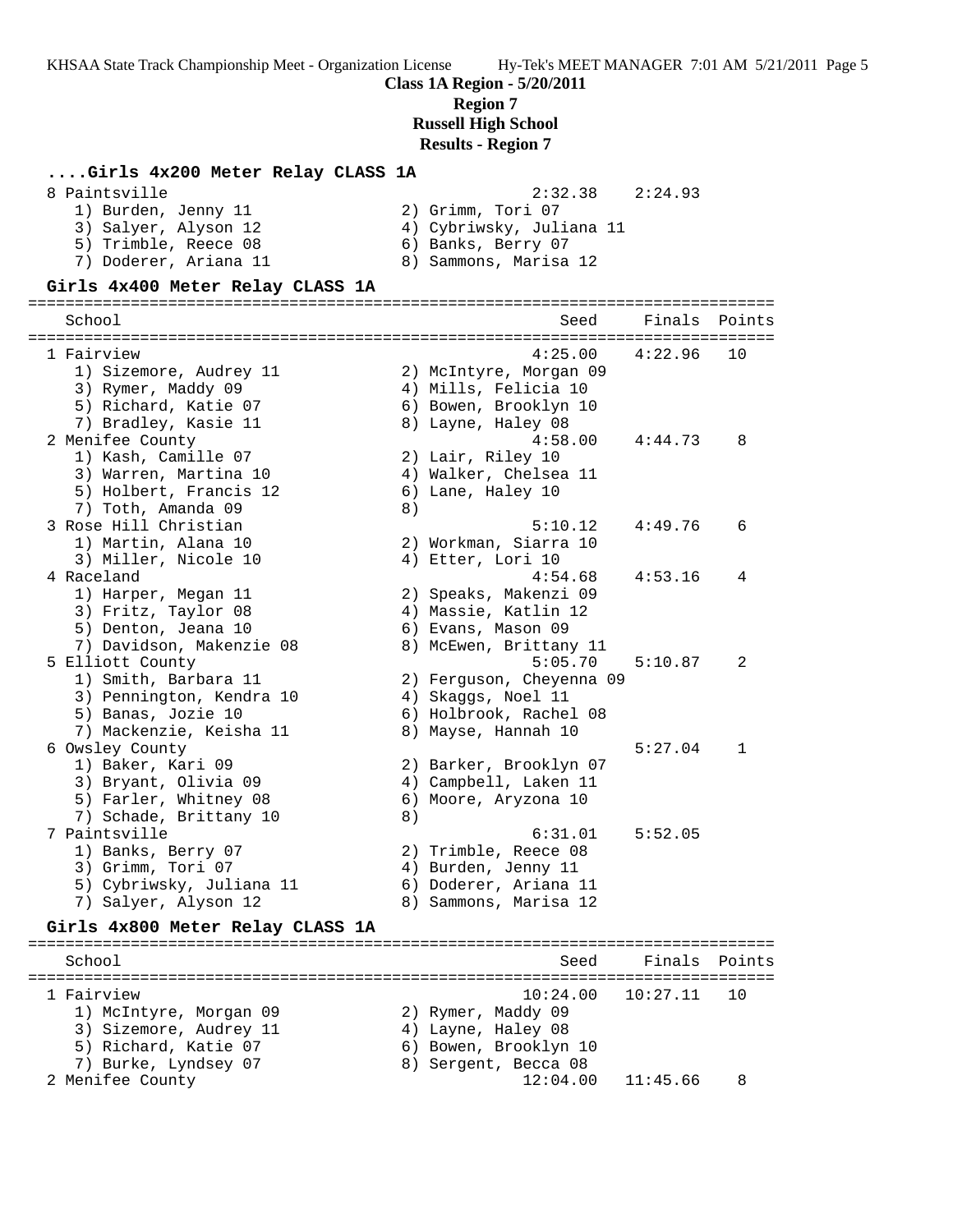**Class 1A Region - 5/20/2011**

**Region 7**

**Russell High School**

## **Results - Region 7**

#### **....Girls 4x800 Meter Relay CLASS 1A**

| 1) Kash, Camille 07      | 2) Lane, Haley 10        |                |
|--------------------------|--------------------------|----------------|
| 3) Toth, Amanda 09       | 4) Warren, Martina 10    |                |
| 5) Lair, Riley 10        | 6) Holbert, Francis 12   |                |
| 7) Walker, Chelsea 11    | 8)                       |                |
| 3 Elliott County         | $12:53.00$ $12:13.46$    | 6              |
| 1) Skaggs, Noel 11       | 2) Pennington, Kendra 10 |                |
| 3) Ferguson, Cheyenna 09 | 4) Banas, Jozie 10       |                |
| 5) Abrams, Megan 11      | 6) Smith, Barbara 11     |                |
| 7) Mayse, Hannah 10      | 8) Mackenzie, Keisha 11  |                |
| 4 Paintsville 'B'        | 13:39.17                 | $\overline{4}$ |
| 1) Banks, Berry 07       | 2) Trimble, Reece 08     |                |
| 3) Grimm, Tori 07        | 4) Burden, Jenny 11      |                |
|                          |                          |                |

#### **Boys 100 Meter Dash CLASS 1A**

================================================================================ Name The Year School Seed Finals Points ================================================================================ 1 Lawson, Cody 10 Shelby Valley 12.99 14.00 2 Smith, Dawson 10 Paintsville 12.64 14.03 3 Cox, Charlie 10 Jenkins 12.94 14.26 4 Thacker, Austin 10 Shelby Valley 12.98 14.45 5 Black, Cody 09 Owsley County 14.33 15.75 6 Kidd, Bradley 10 Owsley County 14.51 16.00 Section 2 1 Onyenma, David 12 Paintsville 11.85 11.82 10 2 Kee, Garrett 11 Rose Hill Christian 11.85 11.86 8 3 Lindsey, Spenser 12 Rose Hill Christian 11.87 12.11 6 4 Litteral, Zach 09 Raceland 12.27 12.37 4 5 Barker, Samuel 07 Bath County 12.53 12.61 2 6 Newell, Darren 12 Elliott County 12.41 13.14 1 7 Salyers, Andrew 09 Raceland 12.60 13.45 8 Lewis, Nick 12 Elliott County 12.33 20.00

#### **Boys 200 Meter Dash CLASS 1A**

| Name                      |  | Year School            | Seed  | Finals Points |                |  |  |
|---------------------------|--|------------------------|-------|---------------|----------------|--|--|
|                           |  |                        |       |               |                |  |  |
| Section<br>$\overline{1}$ |  |                        |       |               |                |  |  |
| 1 Tackett, Derek          |  | 12 Betsy Layne         |       | 25.08         | 8              |  |  |
| 2 Barker, Samuel          |  | 07 Bath County         | 26.60 | 26.29         |                |  |  |
| 3 Childers, Cody          |  | 10 Jenkins             | 28.58 | 26.35         |                |  |  |
| 4 Cox, Charlie            |  | 10 Jenkins             | 26.40 | 26.42         |                |  |  |
| 5 Thacker, Austin         |  | 10 Shelby Valley       | 27.98 | 26.99         |                |  |  |
| 6 Davis, Alex             |  | 10 Pikeville           | 28.75 | 27.65         |                |  |  |
| 7 Kidd, Bradley           |  | 10 Owsley County       | 31.21 | 28.77         |                |  |  |
| 8 Black, Cody             |  | 09 Owsley County       | 29.43 | 30.16         |                |  |  |
| Section <sub>2</sub>      |  |                        |       |               |                |  |  |
| 1 Onyenma, David          |  | 12 Paintsville         | 24.81 | 24.75         | 10             |  |  |
| 2 Lindsey, Spenser        |  | 12 Rose Hill Christian | 24.84 | 25.19         | 6              |  |  |
| 3 Gwinn, Josh             |  | 10 Raceland            | 24.90 | 25.52         | 4              |  |  |
| 4 Litteral, Michael       |  | 12 Raceland            | 25.60 | 25.78         | $\overline{2}$ |  |  |
| 5 deGuzman, Jonathan      |  | 10 Paintsville         | 26.24 | 25.99         |                |  |  |
| 6 Ratliff, Trey           |  | 07 Bath County         | 26.10 | 27.04         |                |  |  |
| 7 Newell, Darren          |  | 12 Elliott County      | 26.13 | 28.09         |                |  |  |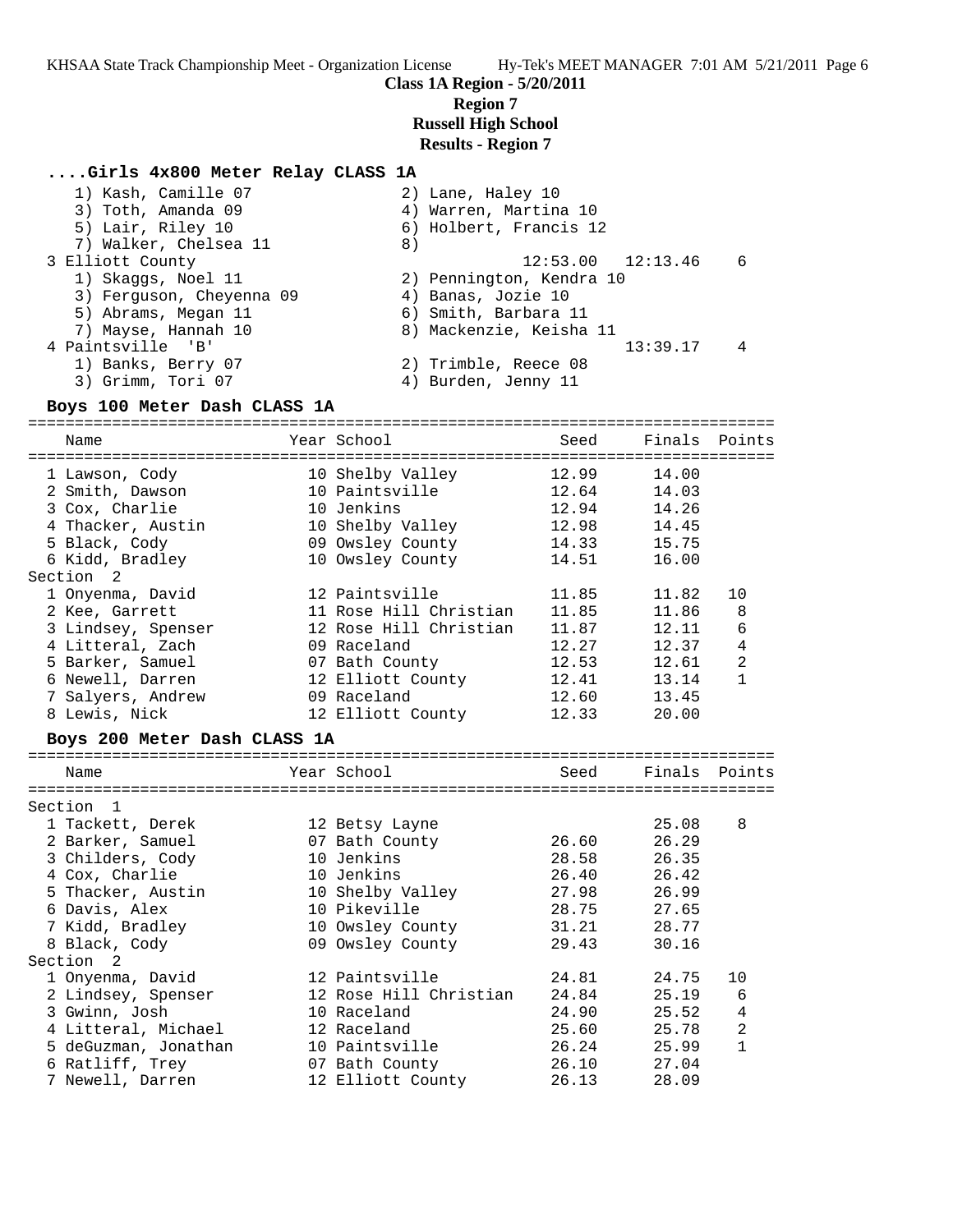**Class 1A Region - 5/20/2011**

**Region 7**

**Russell High School**

**Results - Region 7**

**....Boys 200 Meter Dash CLASS 1A** 8 Cooper, Tyler 10 Rose Hill Christian 26.31 29.25 **Boys 400 Meter Dash CLASS 1A** ================================================================================ Name Year School Seed Finals Points ================================================================================ Section 1 1 Black, Cody 09 Owsley County 1:07.52 1:04.76 2 Lively, Michael 10 Jackson 1:07.94 3 Justice, Dylan 09 Betsy Layne 1:07.96 4 Krolikowski, Chris 07 Bath County 1:11.60 1:13.48 Section 2 1 Bailey, Brice 11 Pikeville 1:00.08 56.24 1 2 Hannah, Alvin 11 Raceland 59.00 56.97 3 Garnes, Andy 11 Rose Hill Christian 1:01.86 59.78 4 Childers, Cody 10 Jenkins 1:04.38 59.93 5 Bowling, Ethan 11 Jenkins 1:01.66 1:00.02 6 Curtis, Dale 08 Bath County 1:02.74 1:02.74 7 Davis, Alex 10 Pikeville 1:03.02 1:03.01 8 Thacker, Austin 10 Shelby Valley 1:03.57 1:50.00 Section 3 1 Elliott, Aaron 10 Elliott County 54.91 54.71 10 2 Tackett, Derek 12 Betsy Layne 55.73 55.15 8 3 Gwinn, Josh 10 Raceland 56.29 55.23 6 4 Swartz, Drew 10 Menifee County 57.15 55.89 4 5 Varney, Colin 12 Rose Hill Christian 57.33 55.97 2 6 deGuzman, Jonathan 10 Paintsville 58.98 56.52 7 Onyenma, David 12 Paintsville 56.09 57.07 8 Neace, Brandon 09 Elliott County 56.41 1:01.31 **Boys 800 Meter Run CLASS 1A** ================================================================================ Name The Year School Contract Seed Finals Points ================================================================================ Section 1 1 Stevens, Aaron 11 Elliott County 2:03.29 2:04.14 10 2 Griffith, Isaiah 08 Elliott County 2:12.83 2:11.15 8 3 Swartz, Trey 12 Menifee County 2:20.00 2:16.61 6 4 Hannah, Alvin 11 Raceland 2:14.33 2:18.64 4 5 Brand, Charlie 11 Wolfe County 2:22.63 2 6 Bowling, Ethan 11 Jenkins 2:37.32 2:25.96 1 7 Mullins, Jonathan 11 Shelby Valley 2:32.18 2:27.46 8 Branham, Clint 12 Shelby Valley 2:38.47 2:31.14 9 Garnes, Andy 11 Rose Hill Christian 2:35.02 2:32.44 10 Hamilton, Mackezie 12 Betsy Layne 2:34.54 11 Stafford, Troy 11 Rose Hill Christian 2:34.42 2:34.80 12 Johnson, Bailey 07 Paintsville 2:39.79 2:41.34 13 Adams, Brad 09 Jenkins 2:41.54 2:44.42 14 Sparks, Brandon 09 Betsy Layne 2:46.50 15 Fletcher, Allen 09 Jackson 2:51.68 16 Caroll, Aaron 10 Raceland 2:54.47 2:51.94 17 Staton, Dakota 07 Bath County 2:50.16 2:52.18 18 Spencer, Harvey 10 Menifee County 3:34.00 3:19.92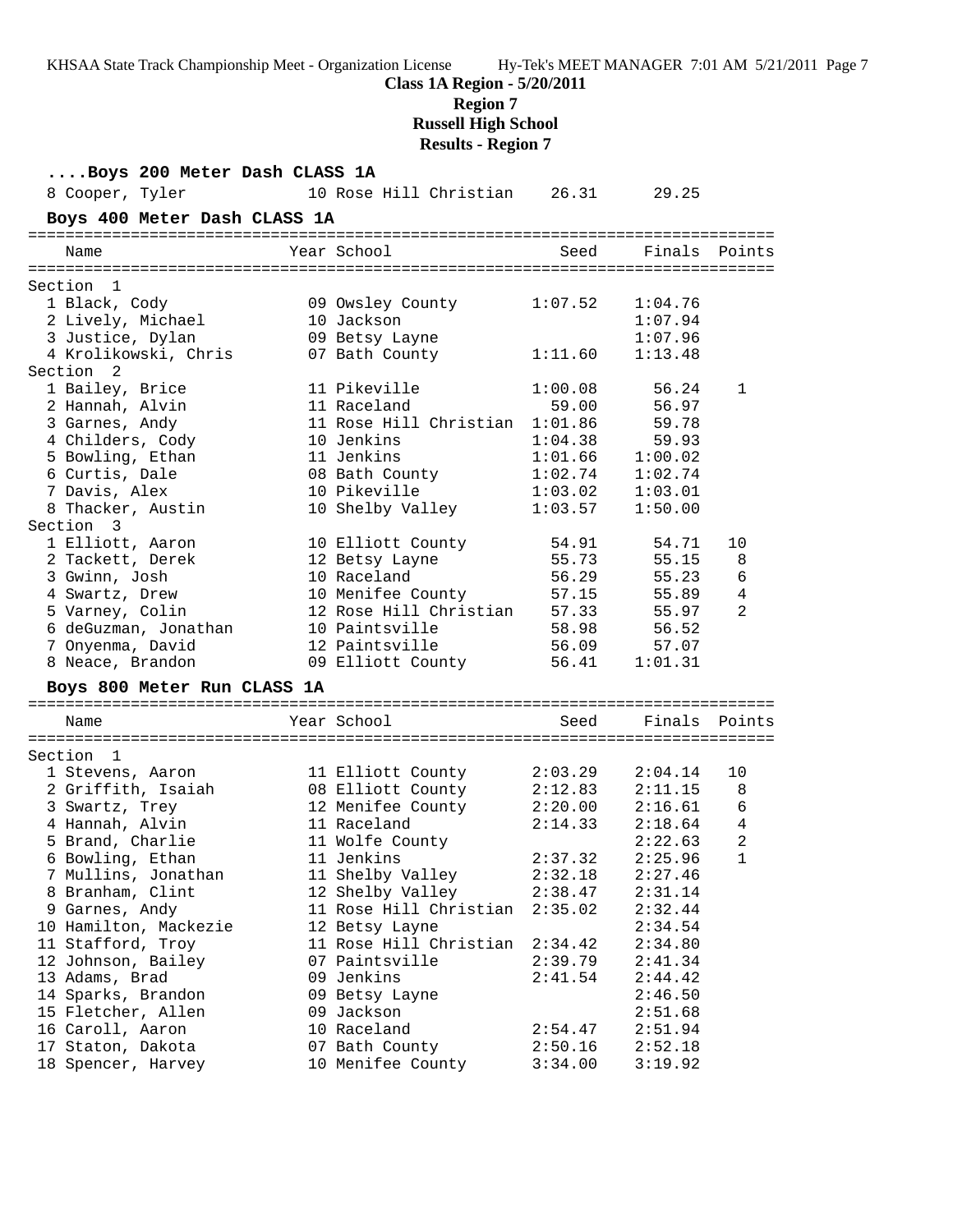**Class 1A Region - 5/20/2011**

**Region 7**

**Russell High School**

**Results - Region 7**

#### **Boys 1600 Meter Run CLASS 1A**

| Name                                  | Year School                        | Seed     | Finals Points       |                |
|---------------------------------------|------------------------------------|----------|---------------------|----------------|
|                                       | 11 Elliott County                  | 4:46.40  | 4:51.46             | 10             |
| 1 Stevens, Aaron                      | 11 Wolfe County                    |          | 4:58.06             | 8              |
| 2 Hollon, Tommy<br>3 Neace, Brandon   | 09 Elliott County                  | 4:55.33  | 4:58.09             | $\epsilon$     |
| 4 Campbell, Logan                     | 08 Owsley County                   | 5:06.93  | 5:02.51             | $\overline{4}$ |
| 5 Jones, Josh                         | 11 Bath County                     | 5:04.53  | 5:06.80             | $\overline{2}$ |
| 6 Staviski, Evan                      | 10 Bath County                     | 5:05.05  | 5:08.37             | $\mathbf{1}$   |
| 7 Roberts, Blaine                     | 10 Raceland                        | 5:31.36  | 5:24.21             |                |
| 8 Stanley, Dalton                     | 09 Pikeville                       | 5:51.18  | 5:32.35             |                |
| 9 Mullins, Jonathan                   | 11 Shelby Valley                   | 5:47.56  | 5:41.11             |                |
| 10 Phillips, Trysten                  | 08 Menifee County                  | 6:12.00  | 5:42.96             |                |
| 11 Branham, Clint                     | 12 Shelby Valley                   | 6:02.39  | 5:48.53             |                |
| 12 Adams, Brad                        | 09 Jenkins                         | 5:52.21  | 5:52.97             |                |
| 13 Hamilton, Mackezie                 | 12 Betsy Layne                     | 5:55.97  | 5:55.90             |                |
| 14 Caroll, Aaron                      | 10 Raceland                        | 5:41.99  | 5:58.93             |                |
| 15 Dudding, Travis                    | 10 Rose Hill Christian             | 6:06.15  | 6:01.76             |                |
| 16 Sparks, Brandon                    | 09 Betsy Layne                     |          | 6:07.70             |                |
| 17 Wilson, Zach                       | 11 Rose Hill Christian 6:05.90     |          | 6:11.42             |                |
| 18 Fletcher, Kirkland                 | 07 Paintsville                     | 6:00.93  | 6:14.83             |                |
| 19 Johnson, Bailey                    | 07 Paintsville                     | 5:59.88  | 6:18.62             |                |
| 20 Loader, Brad                       | 11 Pikeville                       | 6:32.27  | 6:23.57             |                |
| 21 Koskoski, Jordan                   | 12 Betsy Layne                     | 7:11.28  | 7:05.63             |                |
| Boys 3200 Meter Run CLASS 1A          |                                    |          |                     |                |
|                                       |                                    |          |                     |                |
| Name                                  | Year School                        | Seed     | Finals              | Points         |
|                                       |                                    | 11:02.94 | 10:47.30            | 10             |
| 1 Staviski, Evan<br>2 Campbell, Logan | 10 Bath County<br>08 Owsley County | 11:09.00 | 10:51.76            | 8              |
| 3 Jones, Josh                         | 11 Bath County                     | 11:15.12 | 11:12.07            | 6              |
| 4 Hollon, Tommy                       | 11 Wolfe County                    |          | 11:17.50            | 4              |
| 5 Stanley, Dalton                     | 09 Pikeville                       | 12:00.70 | 11:37.47            | $\overline{a}$ |
| 6 Roberts, Blaine                     | 10 Raceland                        | 12:00.03 | 11:44.06            | $\mathbf{1}$   |
| 7 Sloas, Jonathon                     | 08 Elliott County                  | 12:06.02 | 12:22.42            |                |
| 8 Mullins, Jonathan                   | 11 Shelby Valley                   | 14:11.08 | 12:34.73            |                |
| 9 Loza, Luis                          | 10 Elliott County                  | 13:08.31 | 12:42.11            |                |
| 10 Bentley, Sean                      | 09 Betsy Layne                     |          | 13:08.98            |                |
| 11 Dudding, Travis                    | 10 Rose Hill Christian 14:01.87    |          | 13:11.84            |                |
| 12 Fletcher, Kirkland                 | 07 Paintsville                     | 13:19.04 | 13:26.49            |                |
| 13 Loader, Brad                       | 11 Pikeville                       |          | 14:25.73   13:49.31 |                |
| 14 Caroll, Aaron                      | 10 Raceland                        | 12:57.72 | 14:25.62            |                |
| 15 Koskoski, Jordan                   | 12 Betsy Layne                     | 16:06.62 | 15:51.30            |                |
| Boys 110 Meter Hurdles CLASS 1A       |                                    |          |                     |                |
|                                       |                                    |          |                     |                |
| Name                                  | Year School                        | Seed     | Finals Points       |                |
| 1 O'Hair, Stacy                       | 12 Wolfe County                    |          | 18.58               | 10             |
| 2 Castle, Jared                       | 10 Bath County                     | 18.61    | 18.94               | 8              |
| 3 Bowling, William                    | 09 Owsley County                   | 19.31    | 19.45               | 6              |
| 4 Holt, Tyler                         | 11 Raceland                        | 20.74    | 20.58               | 4              |
| 5 Loza, Luis                          | 10 Elliott County                  | 21.02    | 21.27               | 2              |
| 6 Adkins, Cody                        | 10 Shelby Valley                   | 21.42    | 21.31               | 1              |
|                                       |                                    |          |                     |                |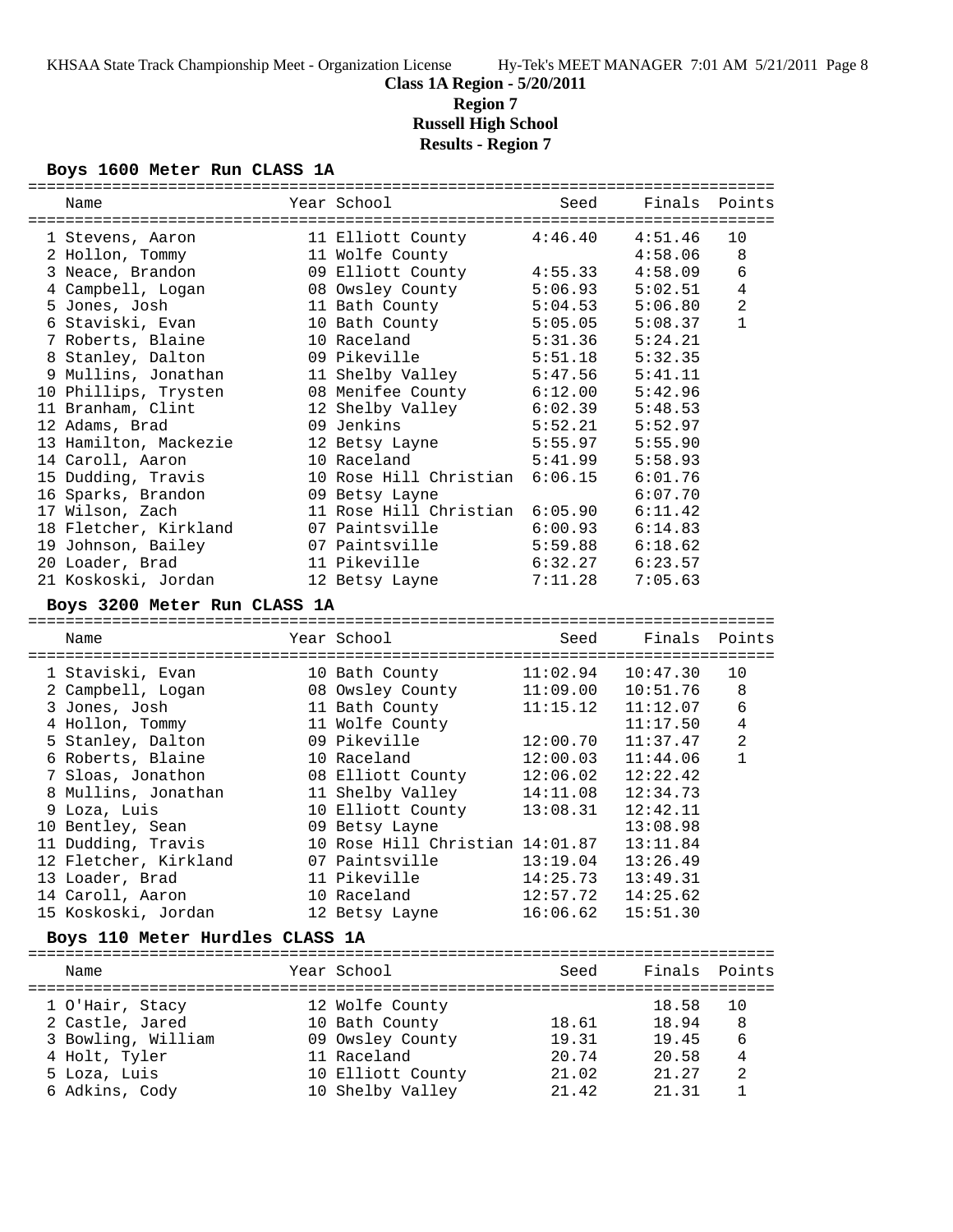KHSAA State Track Championship Meet - Organization License Hy-Tek's MEET MANAGER 7:01 AM 5/21/2011 Page 9 **Class 1A Region - 5/20/2011 Region 7 Russell High School Results - Region 7 ....Boys 110 Meter Hurdles CLASS 1A** 7 Myers, Vincent 09 Shelby Valley 22.58 23.71 8 Blair, Cole 10 Elliott County 31.15 25.20 **Boys 300 Meter Hurdles CLASS 1A** ================================================================================ Name The Year School Seed Finals Points ================================================================================ 1 O'Hair, Stacy 12 Wolfe County 47.12 8 2 Blair, Cole 10 Elliott County 57.88 Section 2 1 Castle, Jared 10 Bath County 45.47 46.20 10 2 Bowling, William 09 Owsley County 53.02 49.78 6 3 Loza, Luis 10 Elliott County 51.75 50.92 4 4 Wireman, James 09 Raceland 54.45 51.01 2 5 Holt, Tyler 11 Raceland 54.36 51.85 1 6 Phillips, Trysten 08 Menifee County 1:00.10 55.18 7 Jones, Justin 10 Bath County 54.41 56.54 8 Dudding, Travis 10 Rose Hill Christian 56.00 58.73 **Boys 4x100 Meter Relay CLASS 1A** ================================================================================ School Seed Finals Points ================================================================================ Section 1<br>1 Fairview 1 Fairview 45.90 46.67 10 1) Elliott, Justin 11 2) Felder, Gary 12 3) Rymer, Tanner 11 (4) Felty, Mikey 11 2 Rose Hill Christian 47.50 46.79 8 1) Lindsey, Spenser 12 2) Varney, Colin 12 3) Workman, Matt 11 (4) Kee, Garrett 11 5) Cooper, Tyler 10 6) 3 Paintsville 47.51 47.26 6 1) Nordin, Mark 12 2) Hall, Josh 12 3) deGuzman, Jonathan 10 4) Onyenma, David 12 5) Smith, Dawson 10 6) Skeans, Matt 12 7) Sexton, Cory 12 8) Johnson, Bailey 07 4 Bath County 50.60 48.89 4 1) Castle, Jared 10 2) Ratliff, Trey 07 3) Barker, Samuel 07 4) Dailey, Logan 10 5) Jones, Justin 10 6) Vanderpool, Zach 09 5 Raceland 48.30 49.91 2 1) McComas, Timmy 09 2) Salyers, Andrew 09 3) Litteral, Zach 09 4) Litteral, Michael 12 5) Joseph, AJ 09 6) Hannah, Alvin 11 7) Gwinn, Josh 10 8) 6 Elliott County 50.21 52.57 1 1) Newell, Darren 12 2) Hale, Taylor 11 3) Lewis, Tristan 10 4) Mofford, Eugene 09 5) Blair, Cole 10 6) Lewis, Elijah 10

7) Lewis, Nick 12 8) Griffith, Isaiah 08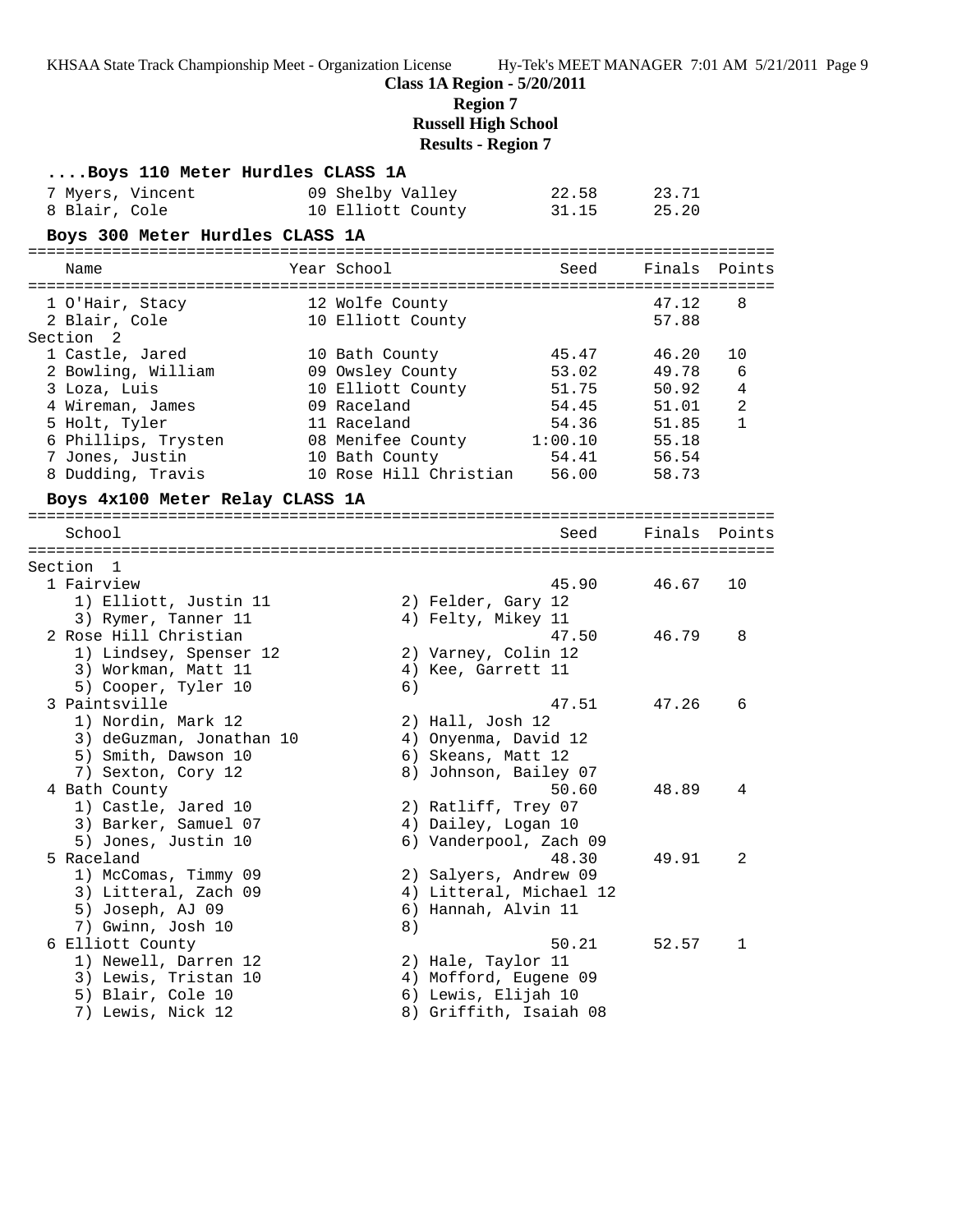## **Class 1A Region - 5/20/2011 Region 7 Russell High School Results - Region 7**

## **Boys 4x200 Meter Relay CLASS 1A**

| School                                      |    | Seed                            | Finals  | Points |                      |  |
|---------------------------------------------|----|---------------------------------|---------|--------|----------------------|--|
| 1 Fairview                                  |    | 1:38.00                         | 1:34.44 | 10     |                      |  |
| 1) Elliott, Justin 11                       |    | 2) Felder, Gary 12              |         |        |                      |  |
| 3) Rymer, Tanner 11                         |    | 4) Felty, Mikey 11              |         |        |                      |  |
| 2 Raceland                                  |    | 1:40.70                         | 1:38.20 | 8      |                      |  |
| 1) Litteral, Zach 09                        |    | 2) Litteral, Michael 12         |         |        |                      |  |
| 3) McComas, Timmy 09                        |    | 4) Gwinn, Josh 10               |         |        |                      |  |
| 5) Joseph, AJ 09                            |    | 6) Hannah, Alvin 11             |         |        |                      |  |
| 7) Salyers, Andrew 09                       | 8) |                                 |         |        |                      |  |
| 3 Menifee County                            |    | 1:44.00                         | 1:40.13 | 6      |                      |  |
| 1) Clemons, Mark 09                         |    | 2) Spencer, Morgan 12           |         |        |                      |  |
| 3) Swartz, Drew 10                          |    | 4) Swartz, Trey 12              |         |        |                      |  |
| 5) Hacker, Keenan 12                        |    | 6) Stidham, Franklin 11         |         |        |                      |  |
| 7) Holbert, John 12                         | 8) |                                 |         |        |                      |  |
| 4 Bath County                               |    | 1:45.75                         | 1:41.69 | 4      |                      |  |
| 1) Barker, Samuel 07                        |    | 2) Ratliff, Trey 07             |         |        |                      |  |
| 3) Dailey, Logan 10                         |    | 4) Castle, Jared 10             |         |        |                      |  |
| 5) Krolikowski, Chris 07                    |    | 6) Jones, Josh 11               |         |        |                      |  |
| 5 Rose Hill Christian                       |    | 1:42.34                         | 1:43.26 | 2      |                      |  |
| 1) Kee, Garrett 11                          |    | 2) Cooper, Tyler 10             |         |        |                      |  |
| 3) Workman, Matt 11                         |    | 4) Lindsey, Spenser 12          |         |        |                      |  |
| 5) Varney, Colin 12                         | 6) |                                 |         |        |                      |  |
| 6 Paintsville                               |    | 1:41.20                         | 1:56.93 | 1      |                      |  |
| 1) Hall, Josh 12                            |    | 2) Skeans, Matt 12              |         |        |                      |  |
| 3) Smith, Dawson 10                         |    | 4) deGuzman, Jonathan 10        |         |        |                      |  |
| 5) Johnson, Bailey 07<br>7) Sexton, Cory 12 |    | 6) Nordin, Mark 12              |         |        |                      |  |
| -- Elliott County                           |    | 8) Onyenma, David 12<br>1:40.71 |         |        |                      |  |
| 1) Elliott, Aaron 10                        |    | 2) Hale, Taylor 11              | DQ.     |        | Out of exchange zone |  |
| 3) Griffith, Isaiah 08                      |    | 4) Newell, Darren 12            |         |        |                      |  |
| 5) Lewis, Nick 12                           |    | 6) Lewis, Tristan 10            |         |        |                      |  |
| 7) Blair, Cole 10                           |    | 8) Mofford, Eugene 09           |         |        |                      |  |
| Boys 4x400 Meter Relay CLASS 1A             |    |                                 |         |        |                      |  |
|                                             |    |                                 |         |        |                      |  |
| School                                      |    | Seed                            | Finals  | Points |                      |  |
| 1 Elliott County                            |    | 3:43.56                         | 3:47.96 | 10     |                      |  |
| 1) Elliott, Aaron 10                        |    | 2) Griffith, Isaiah 08          |         |        |                      |  |
| 3) Hale, Taylor 11                          |    | 4) Stevens, Aaron 11            |         |        |                      |  |
| 5) Lewis, Nick 12                           |    | 6) Neace, Brandon 09            |         |        |                      |  |
| 7) Newell, Darren 12                        |    | 8) Mofford, Eugene 09           |         |        |                      |  |
| 2 Menifee County                            |    | 4:04.00                         | 3:54.85 | 8      |                      |  |
| 1) Clemons, Mark 09                         |    | 2) Hacker, Keenan 12            |         |        |                      |  |
| 3) Swartz, Drew 10                          |    | 4) Swartz, Trey 12              |         |        |                      |  |
| 5) Spencer, Morgan 12                       |    | 6) Stidham, Franklin 11         |         |        |                      |  |
| 7) Holbert, John 12                         |    | 8) Phillips, Trysten 08         |         |        |                      |  |
| 3 Raceland                                  |    | 4:04.54                         | 3:54.96 | 6      |                      |  |
| 1) Hannah, Alvin 11                         |    | 2) Joseph, AJ 09                |         |        |                      |  |
| 3) Salyers, Andrew 09                       |    | 4) Gwinn, Josh 10               |         |        |                      |  |
| 5) Litteral, Michael 12                     |    | 6) Roberts, Blaine 10           |         |        |                      |  |
| 7) Evans, Logan 11                          |    | 8) McComas, Timmy 09            |         |        |                      |  |
| 4 Jenkins                                   |    | 4:15.72                         | 4:08.29 | 4      |                      |  |